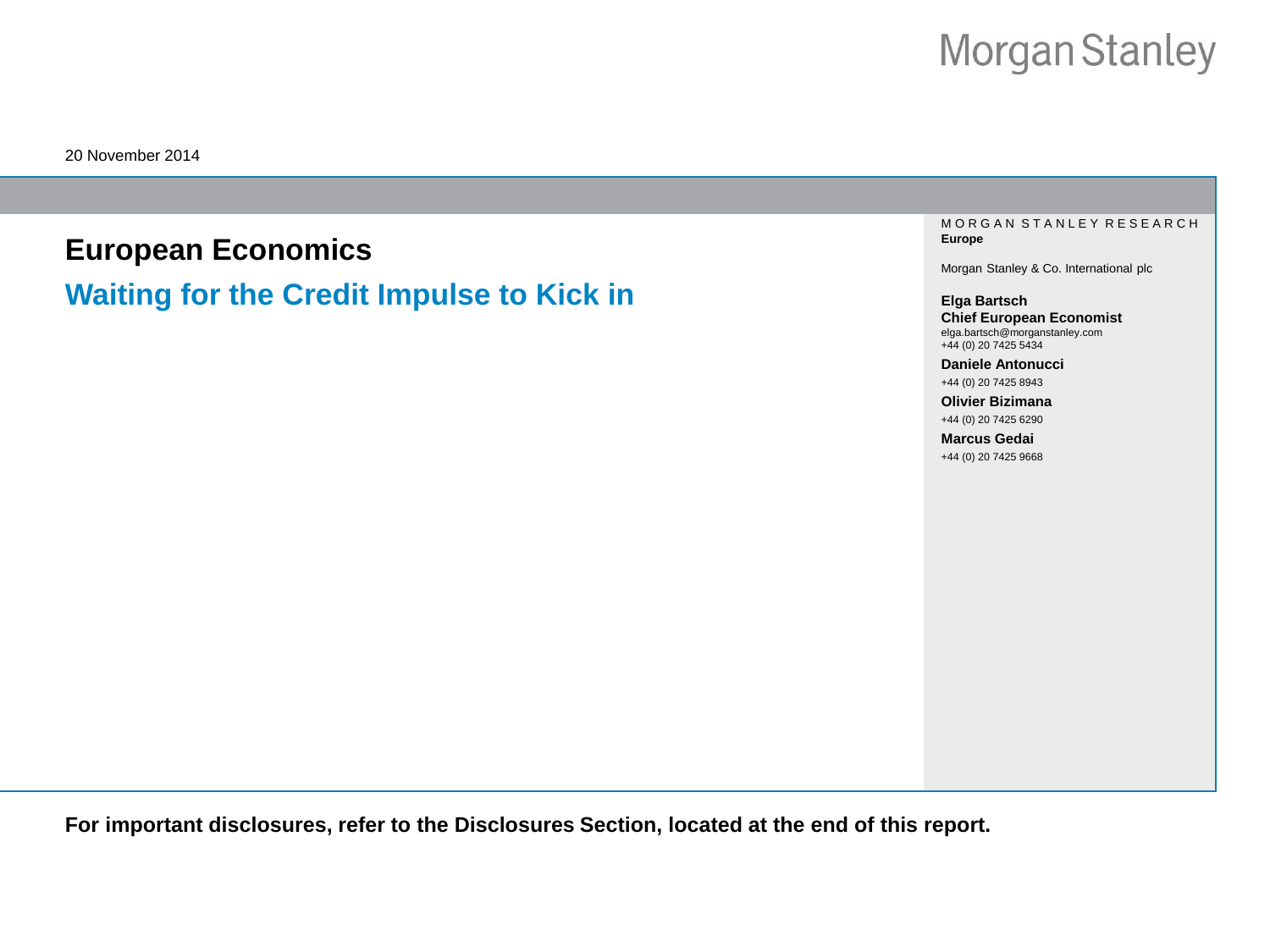# **Europe at Risk of Secular Stagnation?**

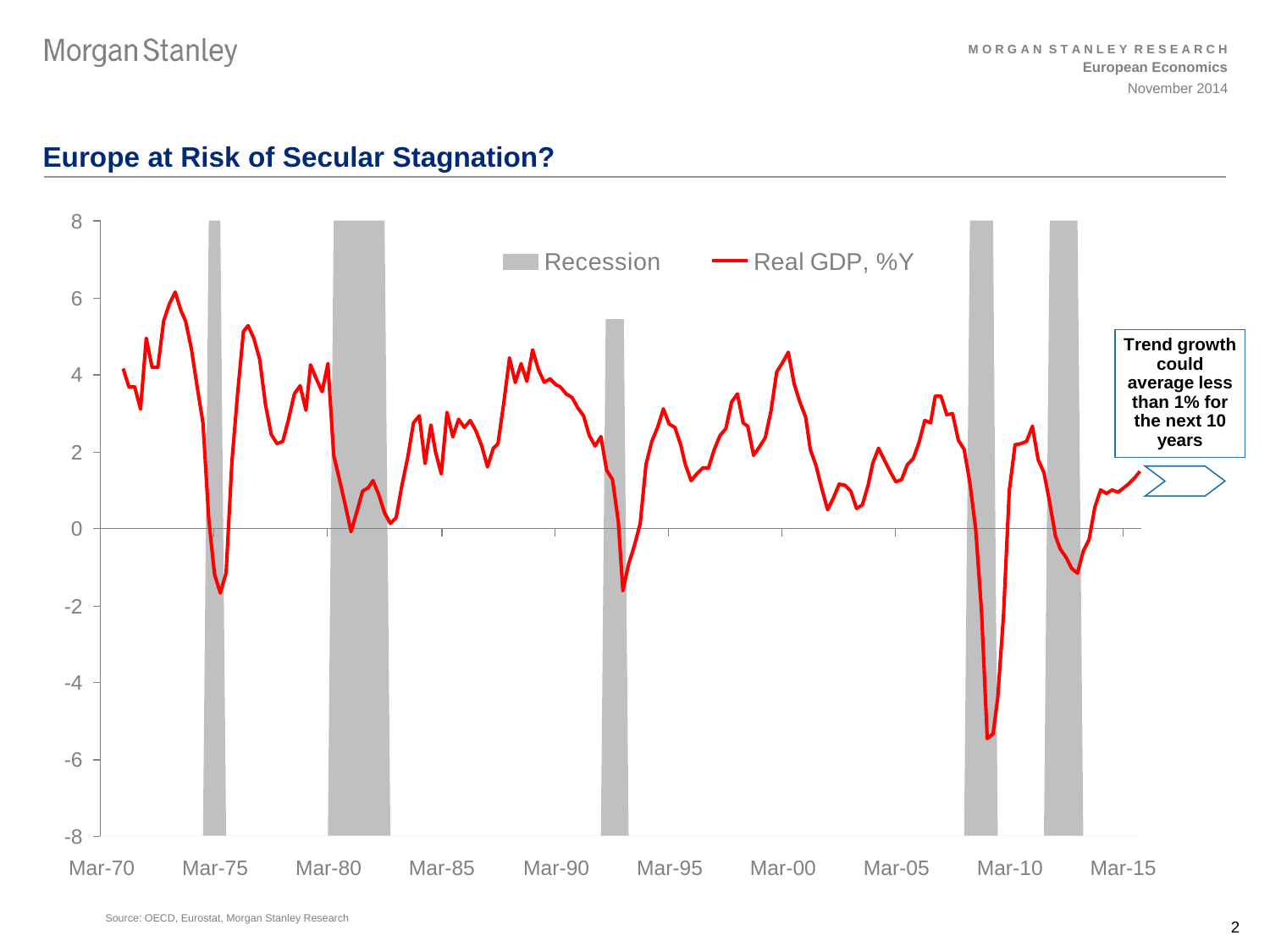Source: OECD, Morgan Stanley Research

# **A Secular Deceleration in Growth and Productivity?**



#### **Euro Area Growth Dynamics on a Downward Trend Secular Headwind: Falling TFP Growth**



Source: European Commission, Morgan Stanley Research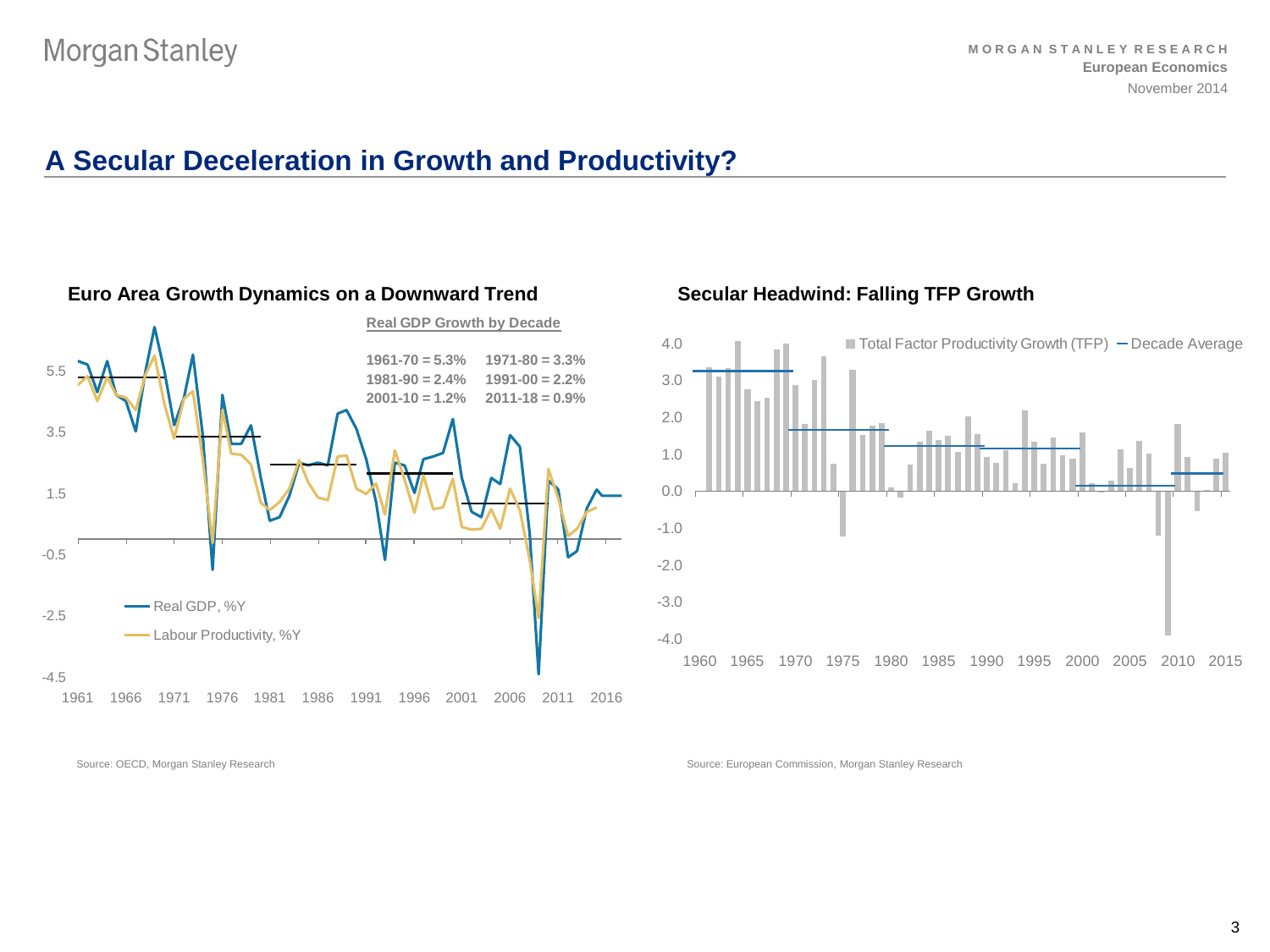# **Germany is underinvesting and has been for some time**

### **Prolonged weakness in investment spending**



#### **Public Infrastructure Deteriorating for Many Years**

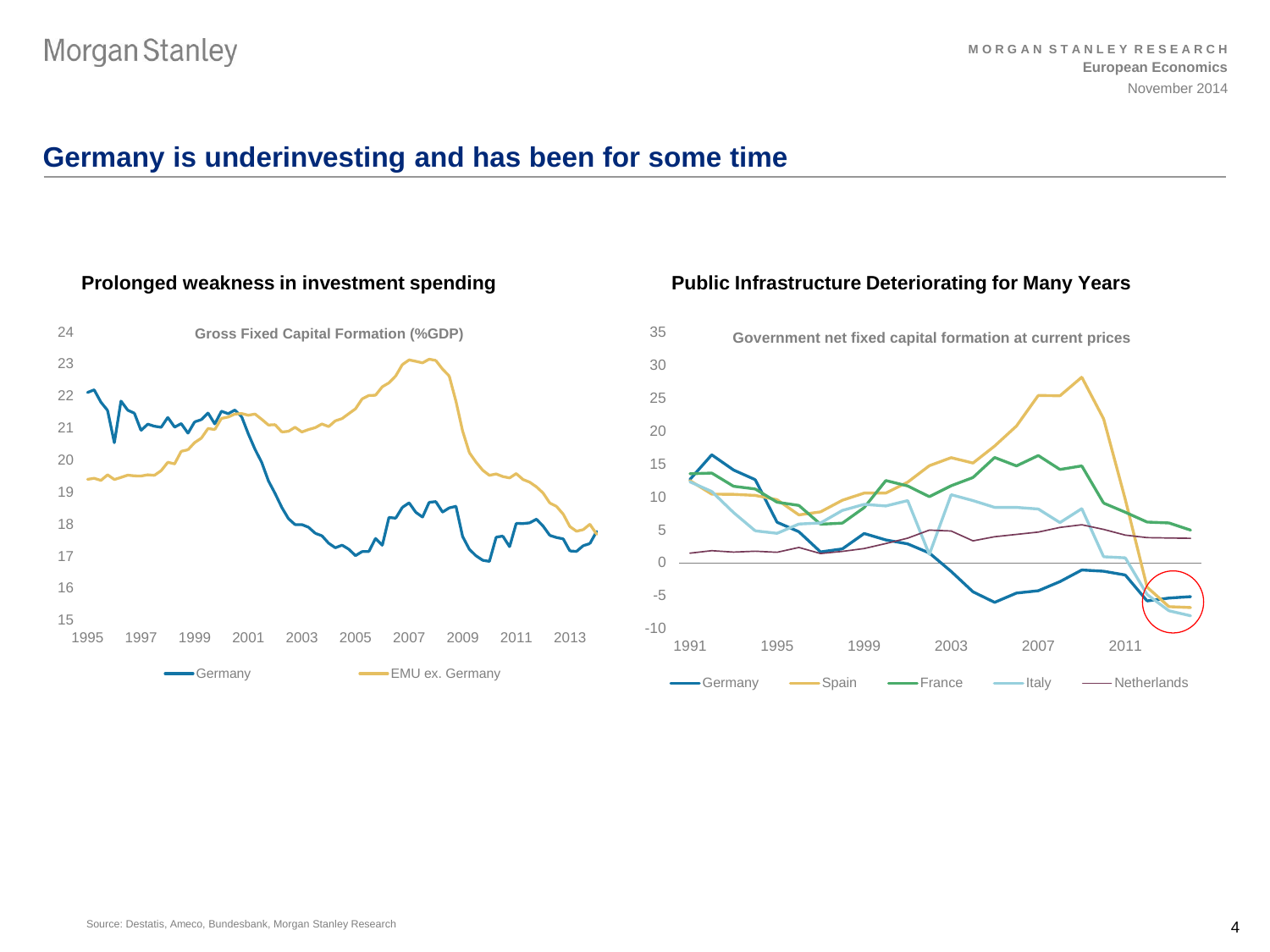# **German underinvestment drives current account surplus, capital exports**

#### **Trade surplus boosted by overseas income & services balance**



### **C/A surplus driven by corporate & government balances**

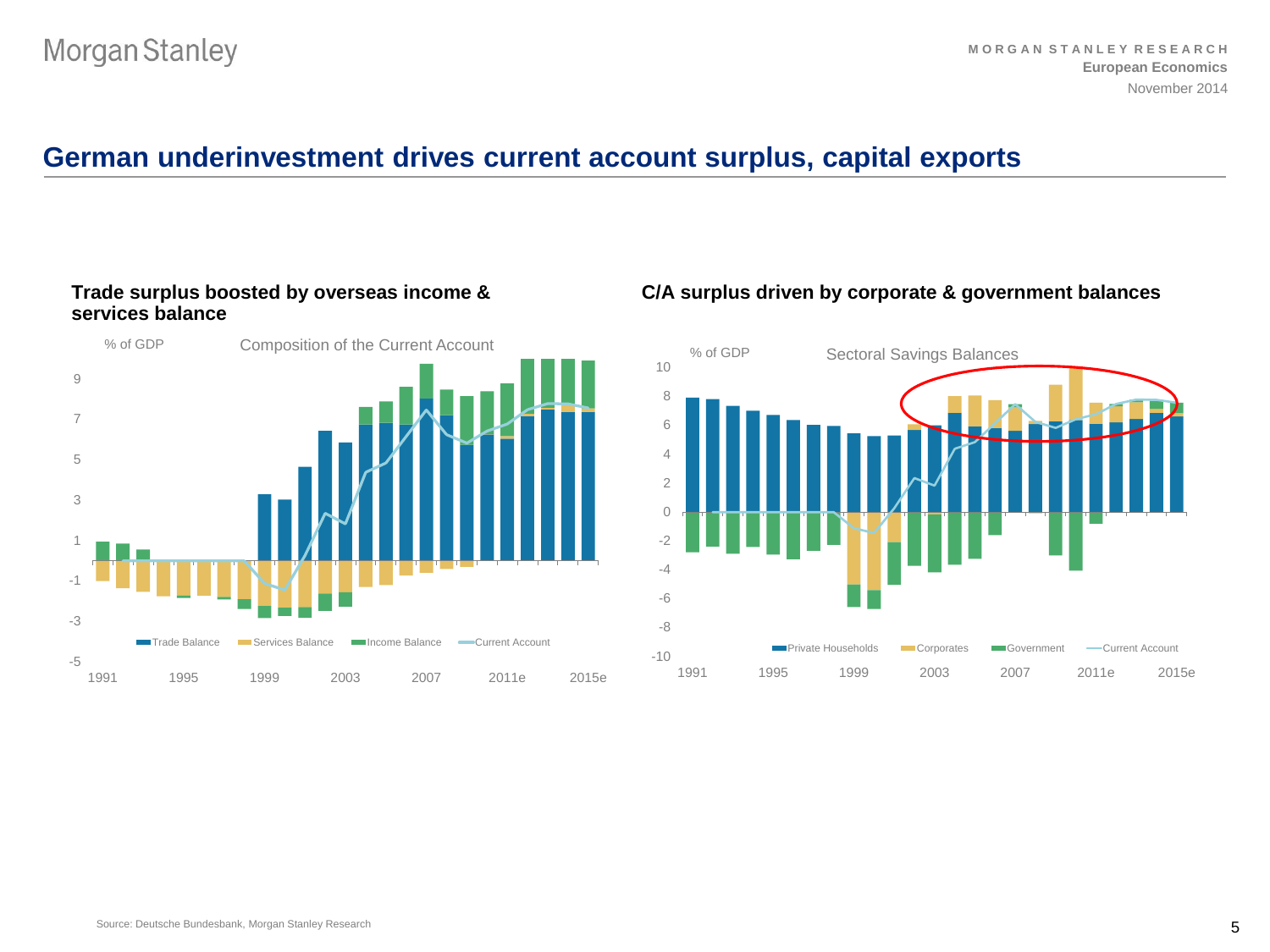## **Europe's Growth Potential Is Limited, Unless Additional Reforms Are Pushed Through**

|                    | 2014e  |     |     | 2015e 2016-18e Potential* |
|--------------------|--------|-----|-----|---------------------------|
| $E$ U-15           | 1.2    | 1.5 | 1.7 | 1.0                       |
| <b>EMU</b>         | 0.8    | 1.2 | 1.5 | 0.8                       |
| Austria            | 0.9    | 1.3 | 1.7 | 1.5                       |
| <b>Belgium</b>     | 1.2    | 2.0 | 1.6 | 10                        |
| Denmark            | 0.8    | 16  | 1.6 | 1.2                       |
| Finland            | $-0.5$ | 0.1 | 1.2 | 0.4                       |
| France             | 0.4    | 1.0 | 1.5 | 1.1                       |
| Germany            | 1.5    | 16  | 1.4 | 1.5                       |
| Greece             | 0.1    | 1.3 | 1.3 | 0.6                       |
| Ireland            | 3.8    | 3.4 | 2.5 | 2.0                       |
| Italy              | $-0.2$ | 0.8 | 0.8 | 0.3                       |
| <b>Netherlands</b> | 0.6    | 1.1 | 1.2 | 0.5                       |
| Portugal           | 0.9    | 1.7 | 0.9 | 0.7                       |
| Spain              | 1.4    | 2.2 | 1.5 | 10                        |

\*Potential refers to the estimate of the European Commission or the OECD for 2015. Especially for former crisis countries, these will be subject to a high degree of uncertainty and subjectivity. In our view, the negative estimates by the EC are unlikely to reflect the long-term growth potential of these countries adequately. Hence, we use OECD estimates instead.

Source: European Commission, OECD, Morgan Stanley Research forecasts

### **Medium-Term & Potential Growth Rates at a Glance Possible Boost to Growth from Structural Reforms and Responsiveness to Reform Proposals**



Source: OECD, Morgan Stanley Research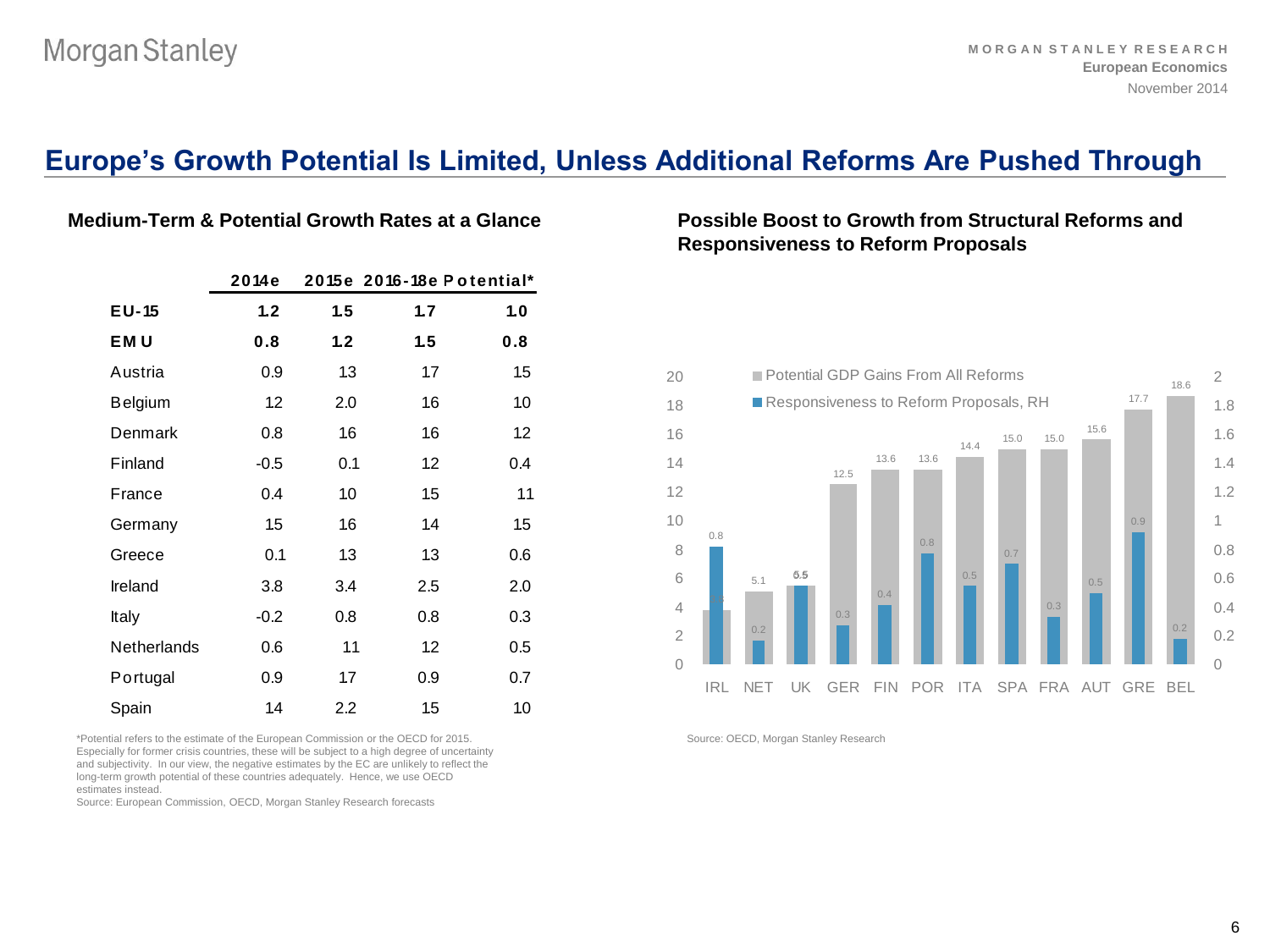# **Labour Market Shows a Worrying Rise in Long-Term and Youth Unemployment**

### **Crisis Has Caused Structural Unemployment to Rise to About 10% of the Labour Force**



### **Secular Headwind: Rising Unemployment**



Source: Eurostat, OECD, Morgan Stanley Research

Source: Eurostat, Morgan Stanley Research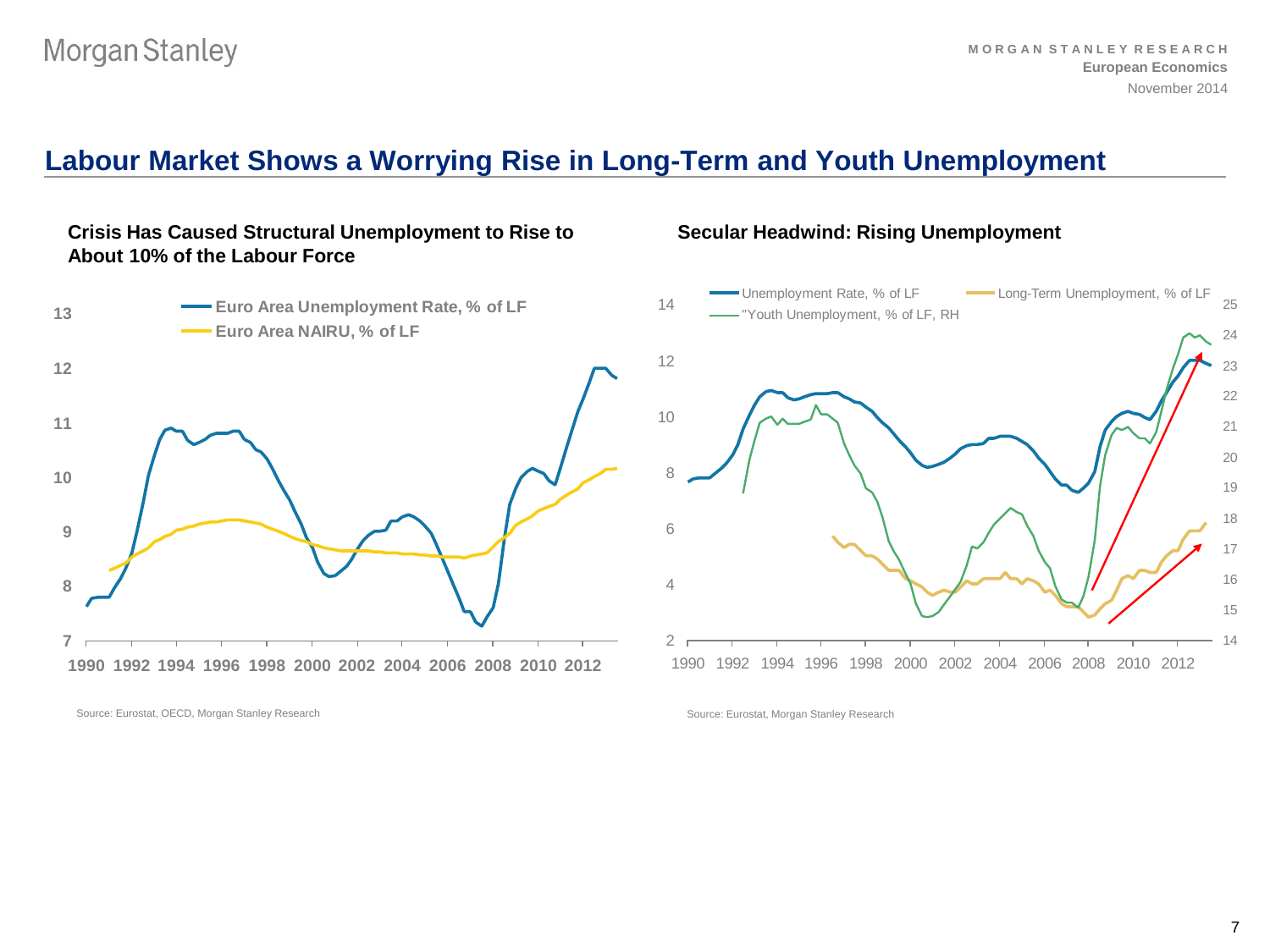# **Inflation likely to have troughed, deleveraging continues but at a slower pace**



A protracted period of very low inflation **Bank lending falling, deleveraging continuing** 

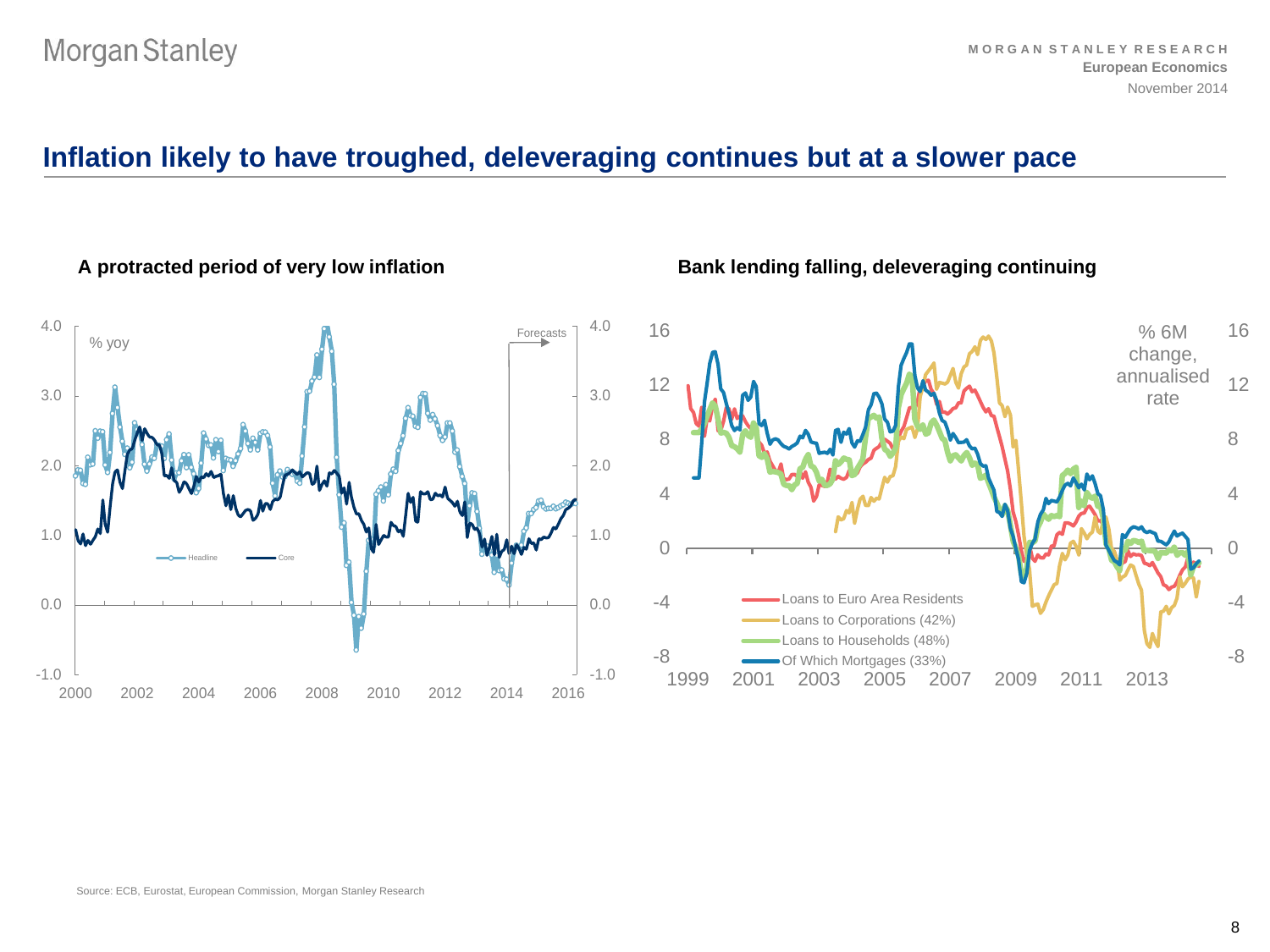

# **Headwind #2: A growing public sector debt overhang**

Source: EU Commission, IMF, OECD Morgan Stanley Research estimates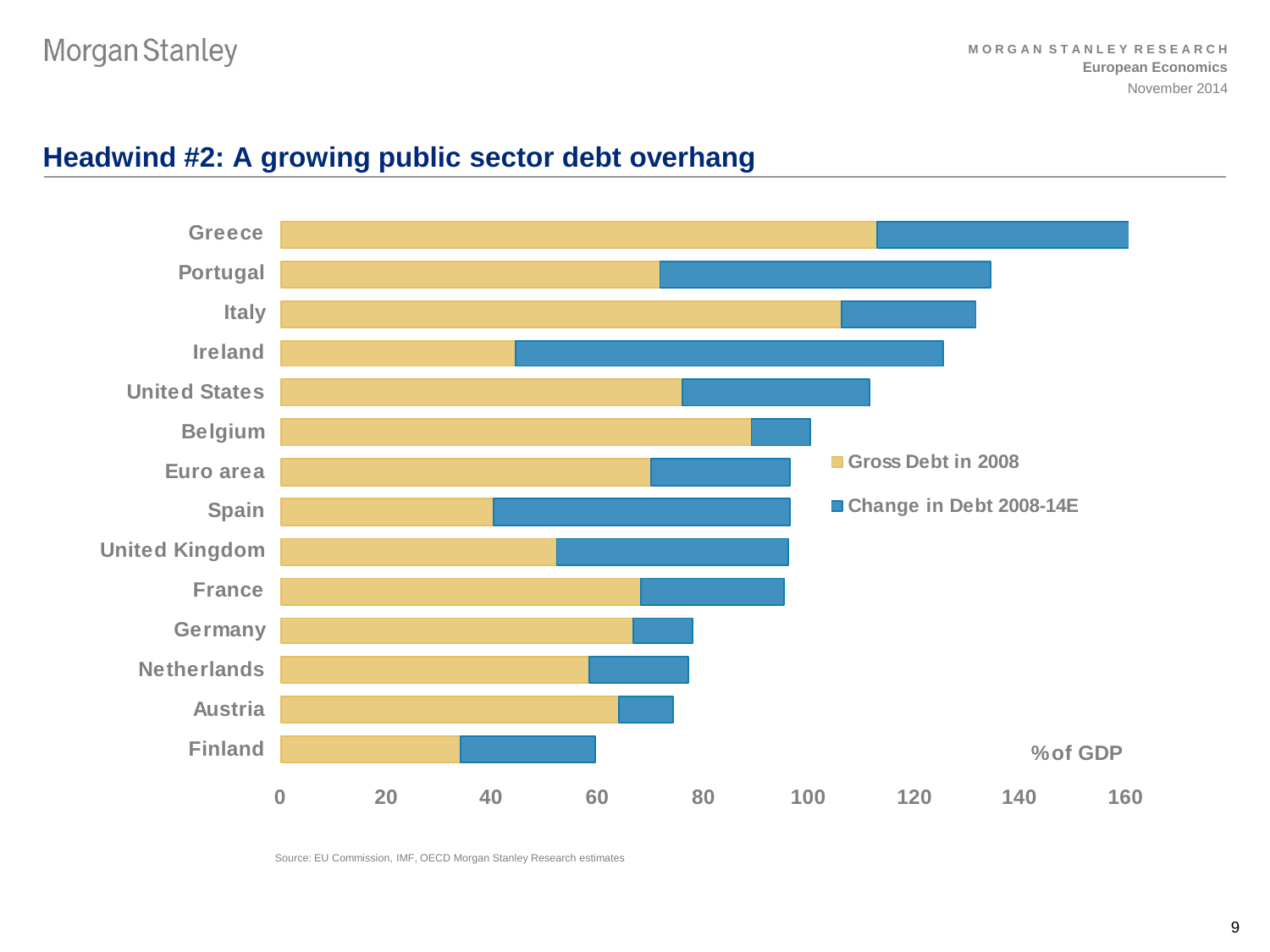# **More need for deleveraging in the private sector**

#### **No meaningful deleveraging yet**



#### **GDP recovered while credit fell further**

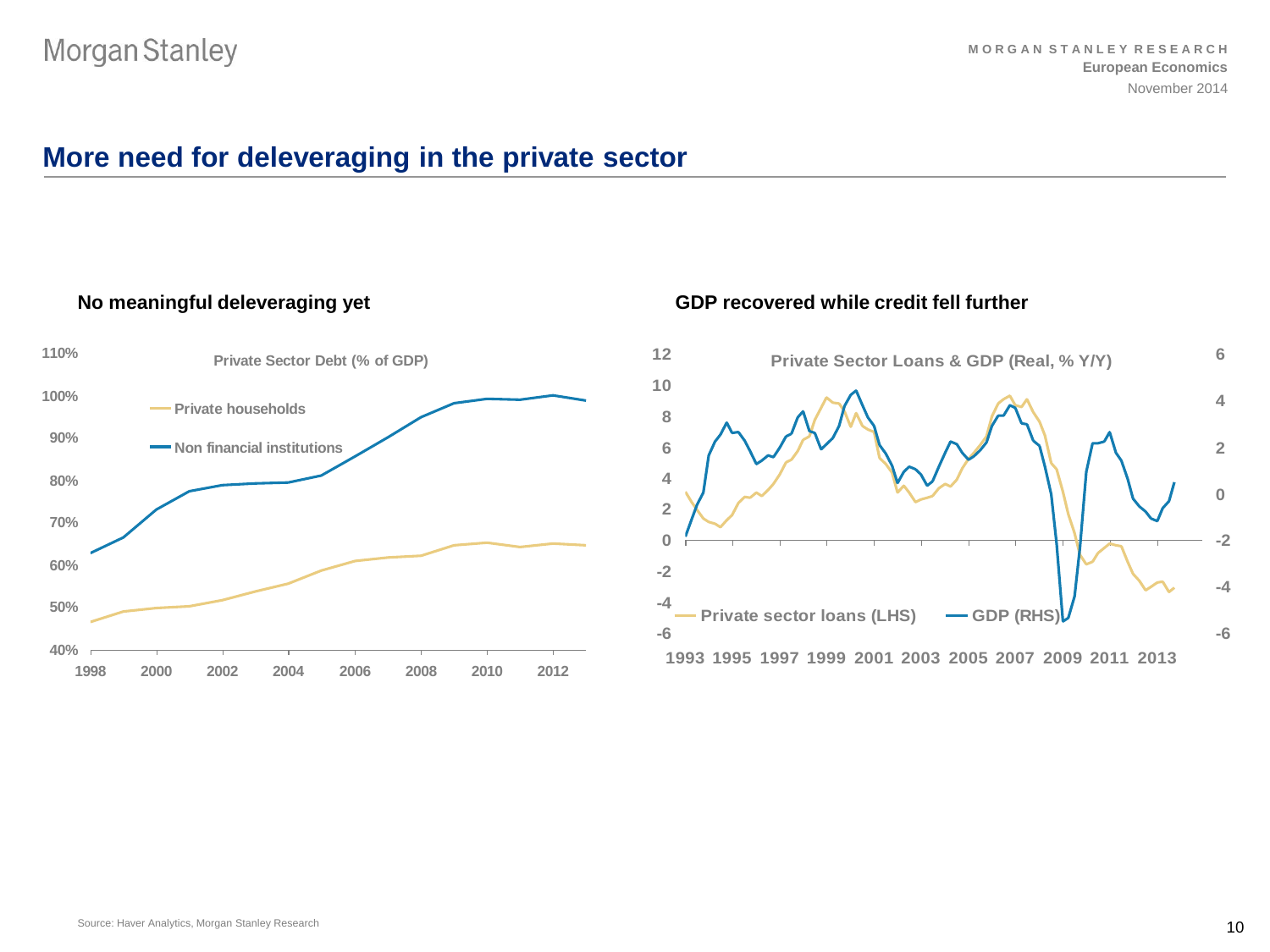# **Credit Conditions and Loan Demand at a Glance**

#### **Credit Conditions and Loans - Corporates**



#### **Credit Conditions and Loans - Housing**

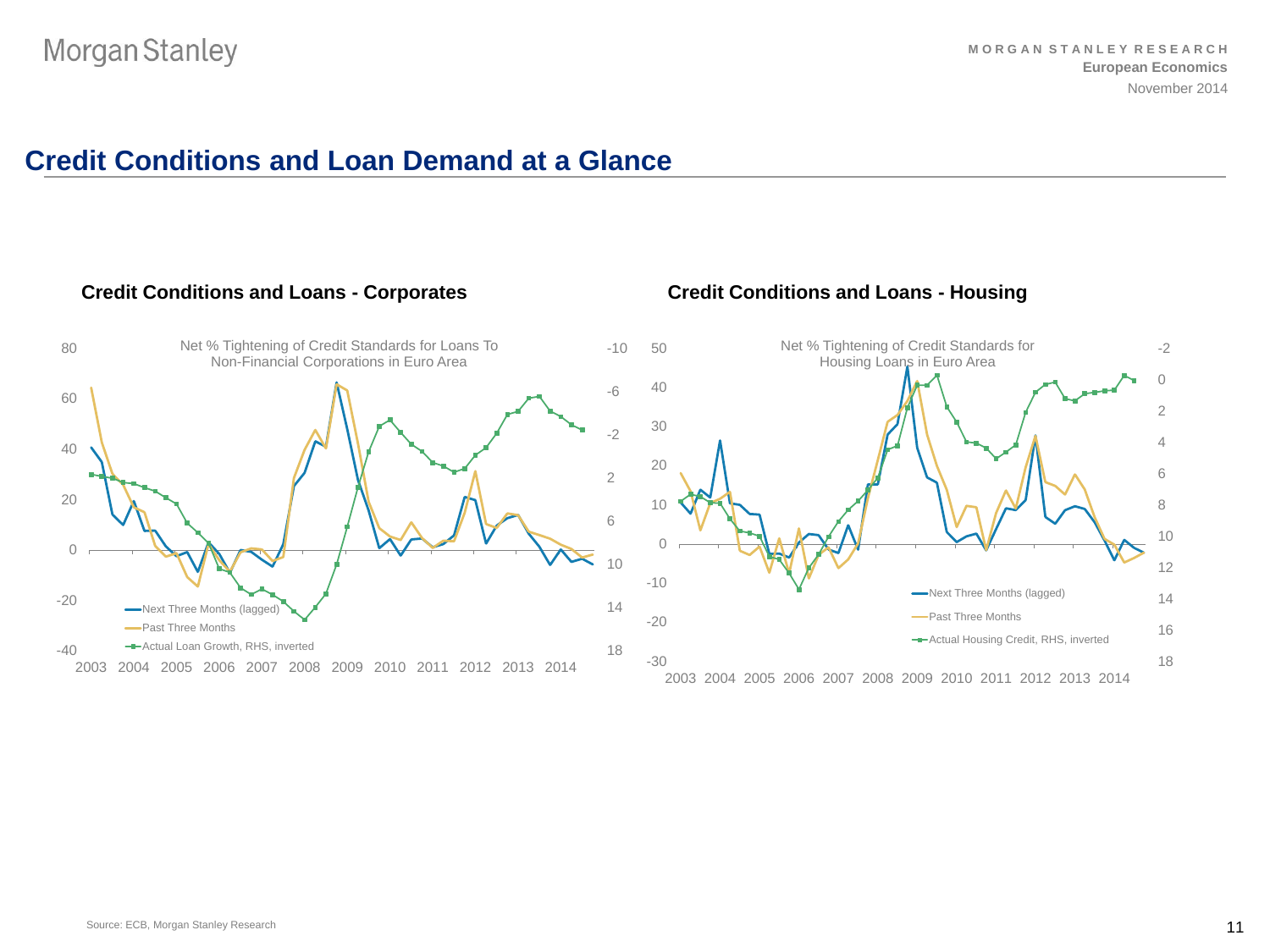# **Gauging the impact of the credit impulse**



**Lagged Credit Impulse Positive, But Weakening Now New SME Loans Growth Recovering**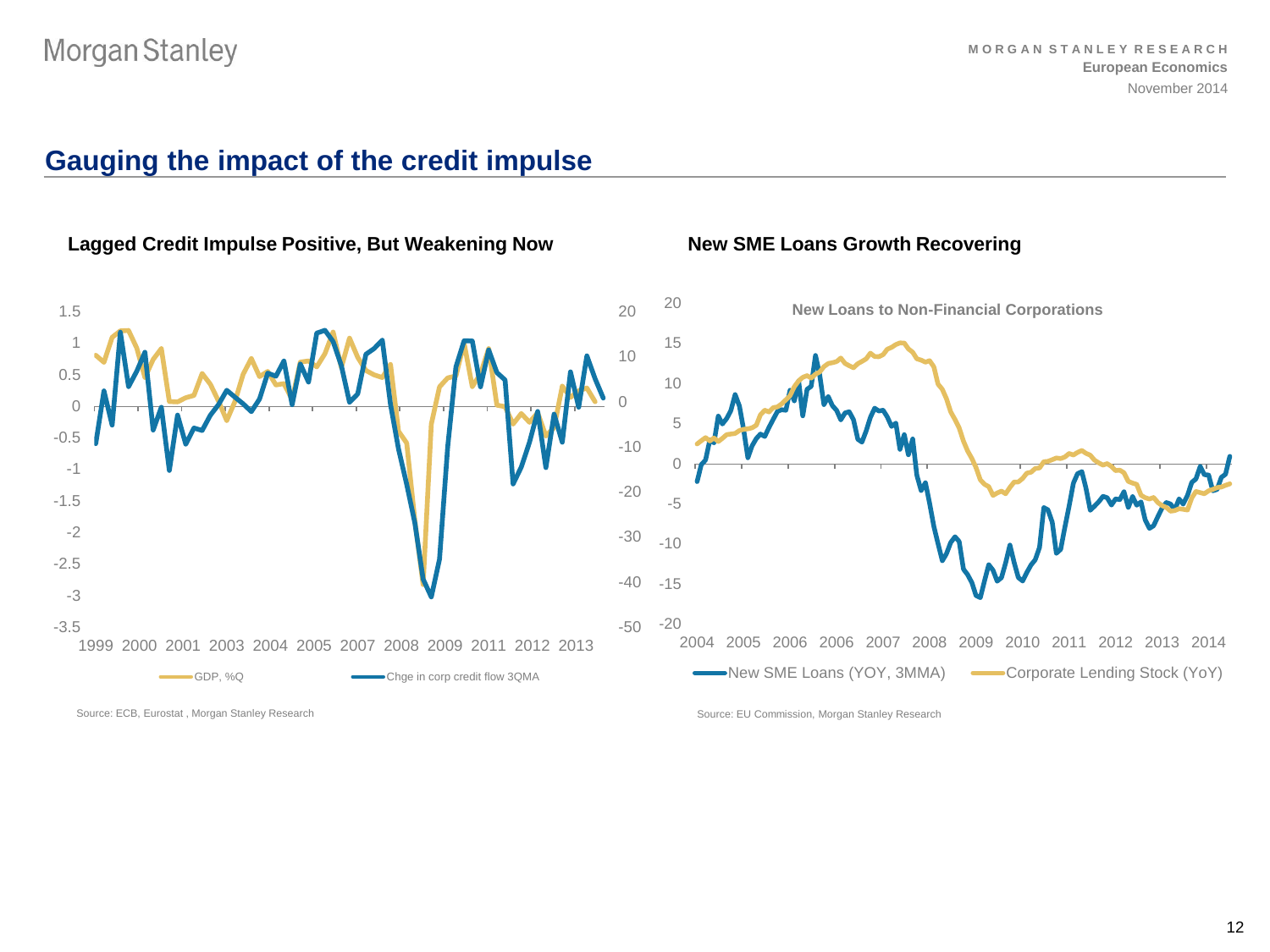# **Tracking financial fragmentation in the euro area**



- Our **Synthetic Financing Cost Indicator (SFCI)** provides an estimate of overall financing costs for non-financial corporates and households in the euro area at monthly frequency both for the euro area as a whole and for selected euro area countries. The SFCI allows us to track aggregate financing costs for each sector over time and also to assess the divergence of these costs across countries.
- For **non-financial corporates (NFCs)**, we weigh together the marginal costs of bank borrowing, capital market funding and equity capital remuneration. The weights for each source of funding are derived using the flow of funds statistics. For the cost of funding we use MFIs' lending rates to NFCs, new business, all maturities; the dividend yield on Eurostoxx50 to capture the cost of equity funding; and the average yield on corporate credit index (rated BBB and above) constructed by our credit strategy team.
- For **households**, we only look at bank lending. Here the weights for each maturity and type of the loan are derived using outstanding lending of MFIs to households: consumer credit, housing loans, and other loans. The maturity ranges considered are: loans with maturities smaller than 1 year, between 1 and 5 years, and greater than 5 years. The weights represent the current financing structure.
- While our SFCI estimates the overall financing costs in the euro area, these estimates are **not fully fledged measures of the overall financial conditions** in the euro area. To derive those in a so-called Financial Conditions Index (FCI), financing volumes and non-price bank lending standards would need to be included (see ECB Monthly Bulletin, August 2012). Hence these indicators should be seen as work in progress.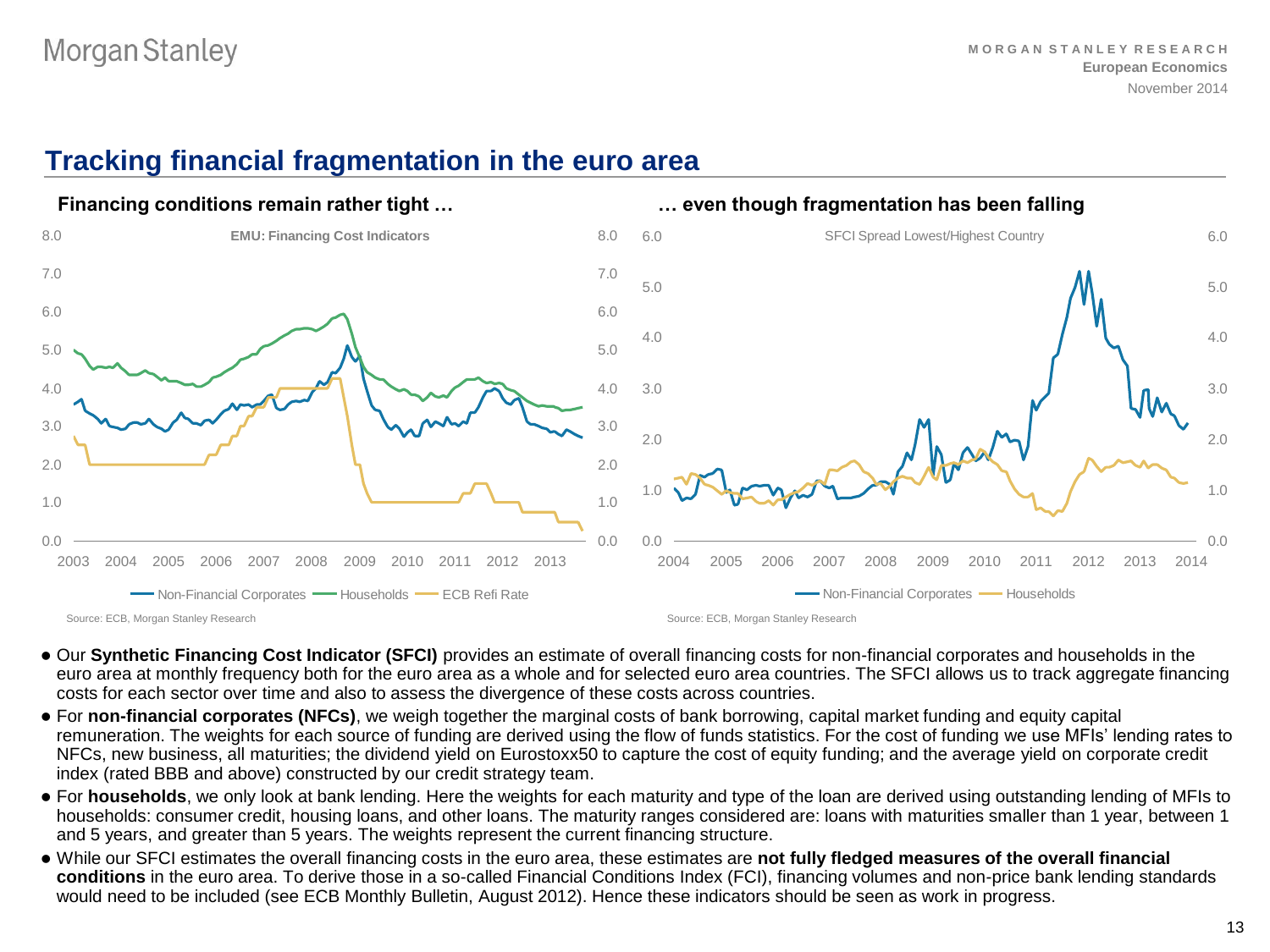# **Risks from rising geopolitical tensions with Russia?**



#### **Above average exposure via merchandise trade …**



**Geographical revenue exposure by country**



### **… but FDI exposure on par with other core countries International investment positions: FDI held in Russia**



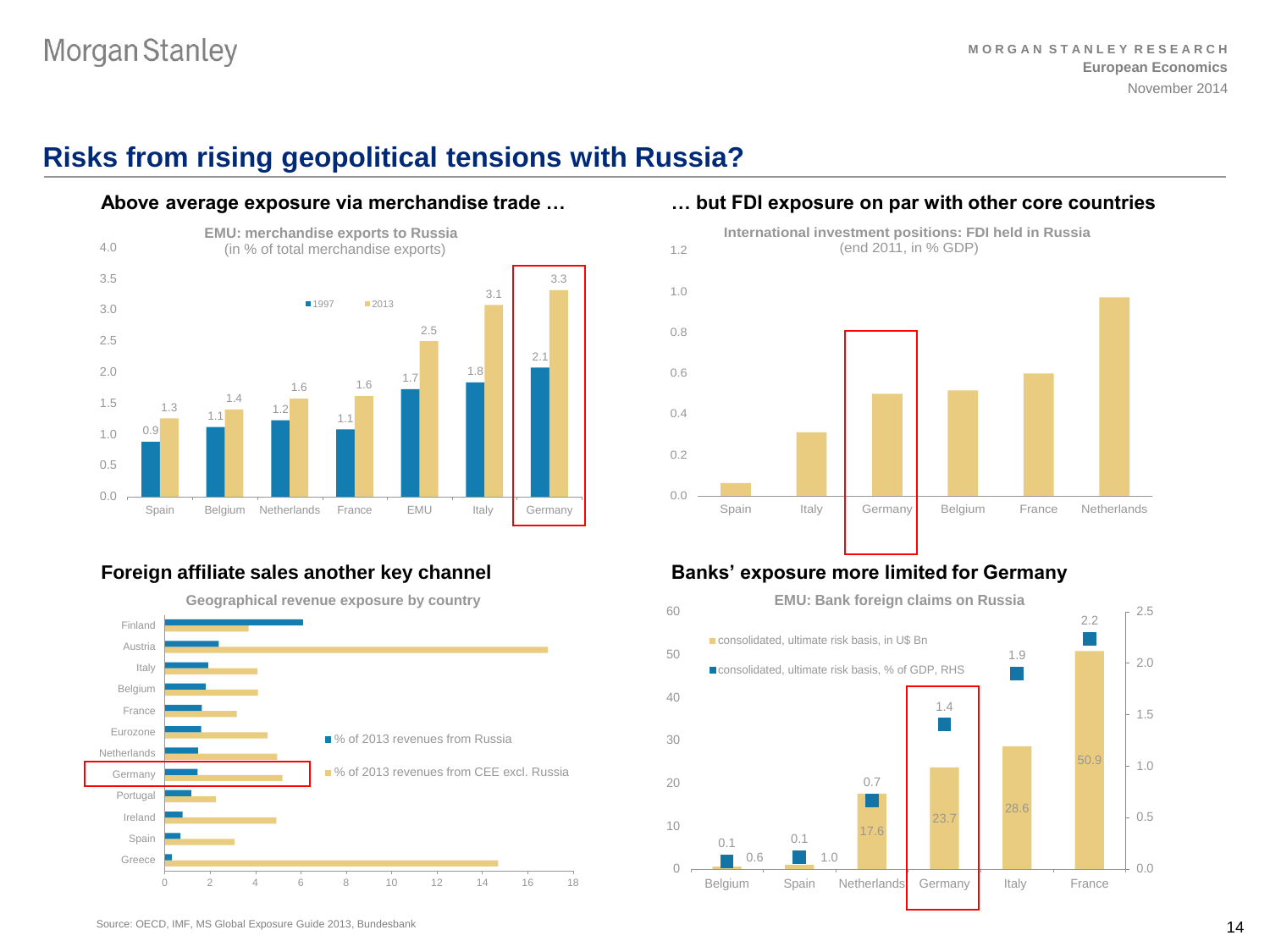# **Sentiment indicators still in the doldrums**

#### **Manufacturing and services see better times ahead And so do consumers and retailers now as well**



Source: European Commission, Morgan Stanley Research



Source: European Commission, Morgan Stanley Research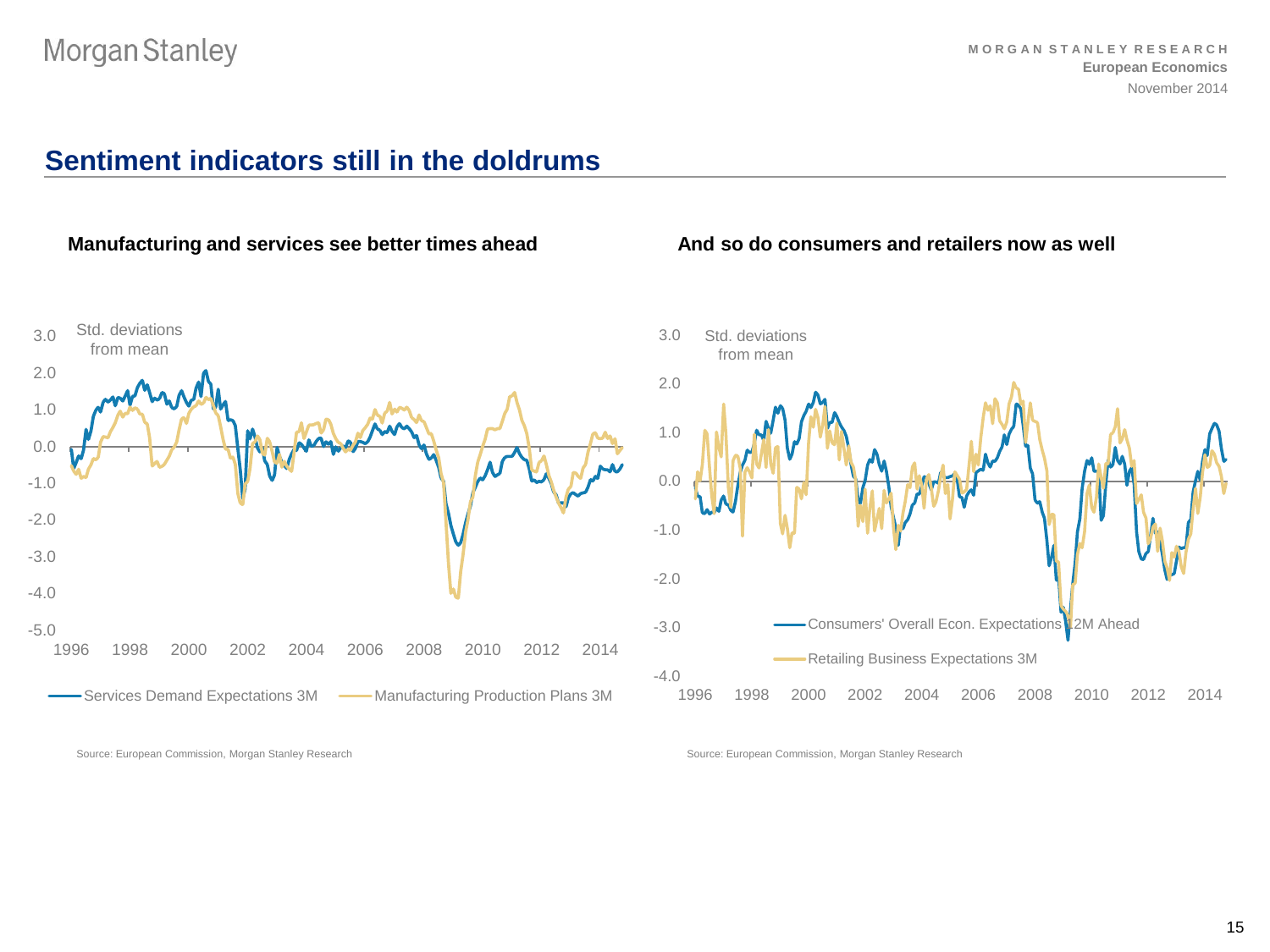# **Recovery continues but fails to gain more momentum**



**Quarterly GDP profile and latest tracking estimate**

#### Source: Eurostat National Business Surveys, Morgan Stanley Research

### **Main euro area macro forecasts, 2012-16E**

|                                          | 2013A         | 2014E         | 2015E  | 2016E         |
|------------------------------------------|---------------|---------------|--------|---------------|
| Real GDP                                 | $-0.4$        | 0.8           | 1.2    | 1.7           |
| <b>Private Consumption</b>               | $-0.6$        | 0.8           | 1.1    | 1.2           |
| Government Consumption                   | 0.2           | 0.8           | 0.6    | 0.7           |
| <b>Gross Fixed Investment</b>            | $-2.8$        | 1.2           | 2.1    | 3.2           |
| Contribution to GDP Growth (%)           |               |               |        |               |
| <b>Final Domestic Demand</b>             | $-0.8$        | 0.8           | 1.1    | 1.4           |
| Net Exports                              | $0.5^{\circ}$ | $-0.1$        | 0.1    | $0.2^{\circ}$ |
| Inventories                              | 0.0           | 0.0           | 0.0    | 0.1           |
| Employment                               | $-0.8$        | $0.2^{\circ}$ | 0.3    | 0.5           |
| Unemployment Rate (% of Labour Force)    | 11.9          | 11.5          | 11.3   | 11.0          |
| Real Disposable Income                   | $-0.5$        | 0.9           | 0.4    | 0.4           |
| Personal Saving Rate (% of Disp. Income) | 13.2          | 13.2          | 12.6   | 12.4          |
| Inflation (HICP)                         | 1.4           | 0.6           | 1.2    | 1.4           |
| Core Inflation (HICP, Eurostat)          | 1.1           | 0.9           | 1.0    | 1.3           |
| Unit Labour Costs                        | 1.2           | 0.9           | 0.7    | 0.3           |
| Current Account Balance (% of GDP)       | 2.4           | 2.5           | 2.6    | 2.5           |
| General Government Balance (% of GDP)    | $-3.0$        | $-2.7$        | $-2.3$ | $-1.9$        |
| Primary Government Balance (% of GDP)    | $-0.1$        | 0.3           | 0.4    | 0.6           |
| General Government Debt (% of GDP)       | 92.7          | 93.6          | 93.7   | 93.3          |
| Net Government Debt (% of GDP)           | 68.5          | N/A           | N/A    | N/A           |
| ECB Policy Rate (Refi, %, EOP)           | 0.25          | 0.05          | 0.05   | 0.05          |

Source: National Statistics, Eurostat, Morgan Stanley Research E = Morgan Stanley Research estimates.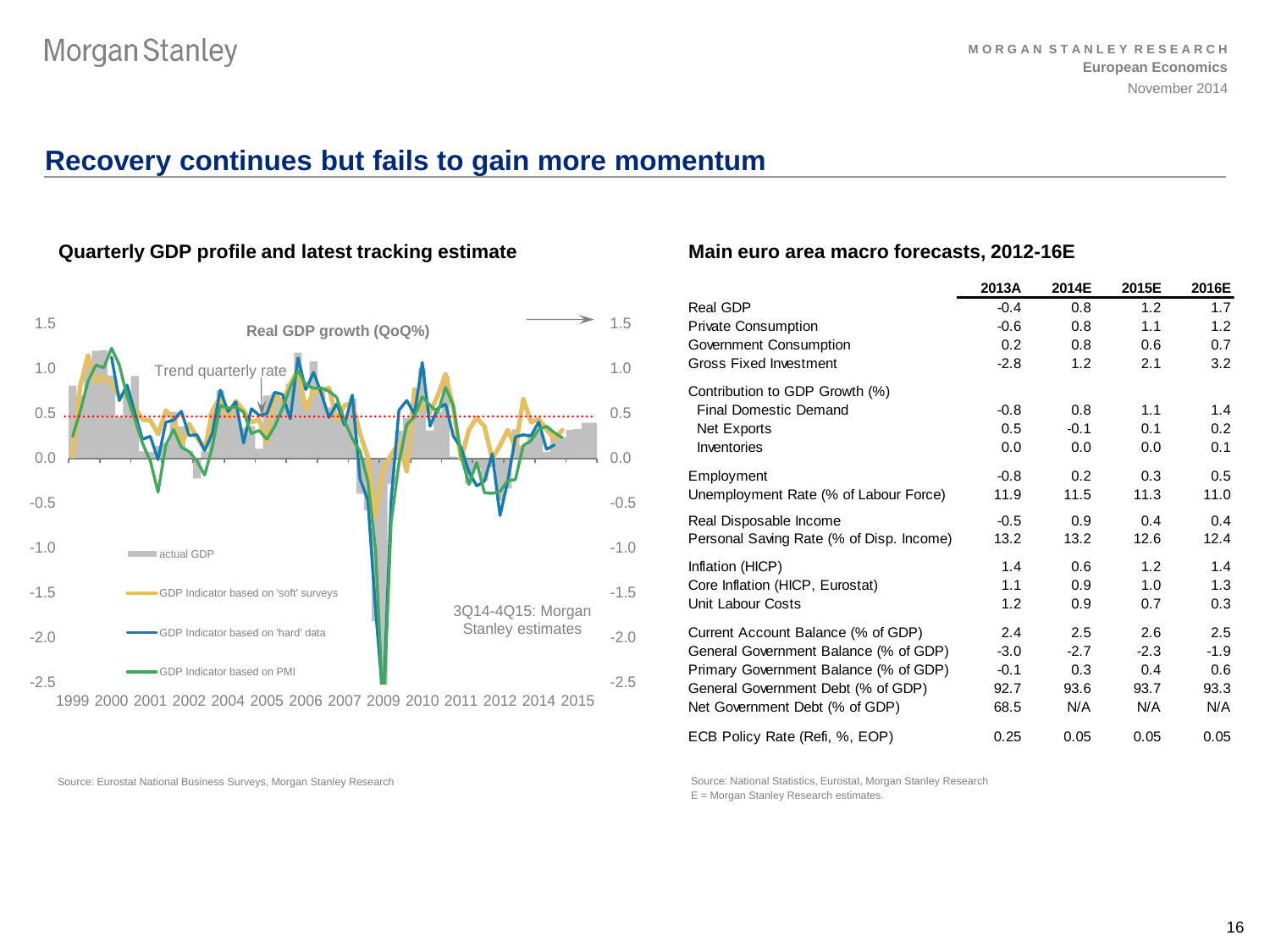# **A differentiated European Growth Landscape**



### Growth Rotates towards Reformers in the Periphery **European GDP Growth Forecasts at a Glance**

Source: ECB, Eurostat , Morgan Stanley Research

|             | 2013e  | 2014e  | 2015e | 2016e |
|-------------|--------|--------|-------|-------|
| $EU-15$     | 0.0    | 1.2    | 1.5   | 1.9   |
| EMU         | $-0.4$ | 0.8    | 1.2   | 1.7   |
| Austria     | 0.3    | 0.9    | 1.3   | 1.8   |
| Belgium     | 0.2    | 1.2    | 2.0   | 2.1   |
| Denmark     | 0.4    | 0.8    | 1.6   | 1.9   |
| Finland     | $-1.2$ | $-0.5$ | 0.1   | 1.3   |
| France      | 0.4    | 0.4    | 1.0   | 1.6   |
| Germany*    | 0.4    | 1.5    | 1.6   | 1.8   |
| Greece      | -3.9   | 0.1    | 1.3   | 2.0   |
| Ireland     | 0.2    | 3.8    | 3.4   | 3.5   |
| Italy       | $-1.8$ | $-0.2$ | 0.8   | 1.0   |
| Netherlands | -0.7   | 0.6    | 1.1   | 1.3   |
| Portugal    | $-1.4$ | 0.9    | 1.7   | 1.8   |
| Spain       | $-1.2$ | 1.4    | 2.2   | 2.2   |
| Sweden      | 1.6    | 1.5    | 2.6   | 3.3   |
| UK          | 1.7    | 3.1    | 2.7   | 2.5   |
|             |        |        |       |       |

Source: EU Commission, Morgan Stanley Research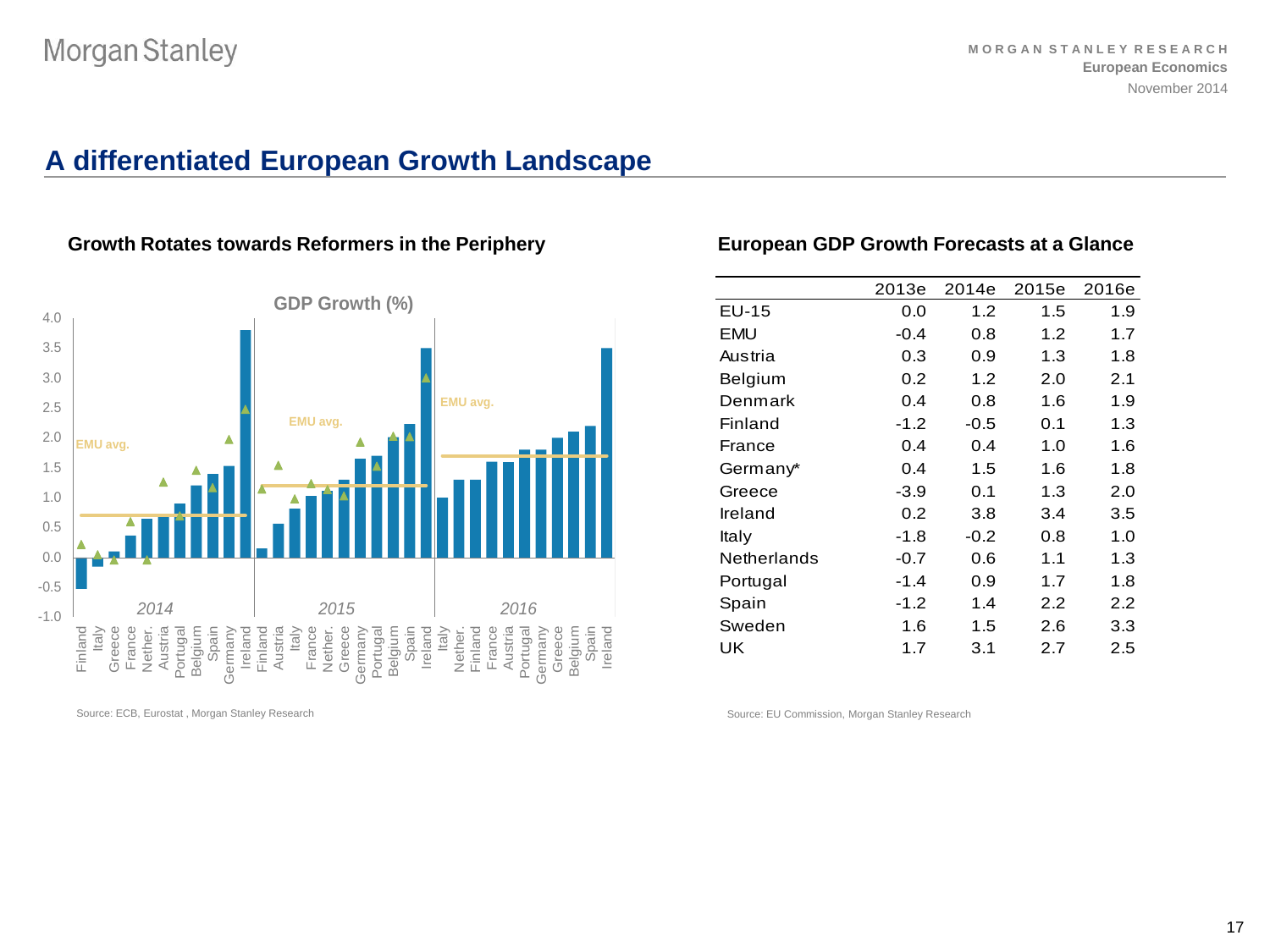# **Disclosure Section**

Morgan Stanley & Co. International plc, authorized by the Prudential Regulatory Authority and regulated by the Financial Conduct Authority and the Prudential Regulatory Authority, disseminates in the UK research that it has prepared, and approves solely for the purposes of section 21 of the Financial Services and Markets Act 2000, research which has been prepared by any of its affiliates. As used in this disclosure section, Morgan Stanley includes RMB Morgan Stanley (Proprietary) Limited, Morgan Stanley & Co International plc and its affiliates.

For important disclosures, stock price charts and equity rating histories regarding companies that are the subject of this report, please see the Morgan Stanley Research Disclosure Website at www.morganstanley.com/researchdisclosures, or contact your investment representative or Morgan Stanley Research at 1585 Broadway, (Attention: Research Management), New York, NY, 10036 USA.

For valuation methodology and risks associated with any price targets referenced in this research report, please contact the Client Support Team as follows: US/Canada +1 800 303-2495; Hong Kong +852 2848-5999; Latin America +1 718 754-5444 (U.S.); London +44 (0)20-7425-8169; Singapore +65 6834-6860; Sydney +61 (0)2-9770-1505; Tokyo +81 (0)3-6836- 9000. Alternatively you may contact your investment representative or Morgan Stanley Research at 1585 Broadway, (Attention: Research Management), New York, NY 10036 USA.

#### **Global Research Conflict Management Policy**

Morgan Stanley Research has been published in accordance with our conflict management policy, which is available at www.morganstanley.com/institutional/research/conflictpolicies.

#### **Important Disclosures**

Morgan Stanley is not acting as a municipal advisor and the opinions or views contained herein are not intended to be, and do not constitute, advice within the meaning of Section 975 of the Dodd-Frank Wall Street Reform and Consumer Protection Act.

Morgan Stanley Research does not provide individually tailored investment advice. Morgan Stanley Research has been prepared without regard to the circumstances and objectives of those who receive it. Morgan Stanley recommends that investors independently evaluate particular investments and strategies, and encourages investors to seek the advice of a financial adviser. The appropriateness of an investment or strategy will depend on an investor's circumstances and objectives. The securities, instruments, or strategies discussed in Morgan Stanley Research may not be suitable for all investors, and certain investors may not be eligible to purchase or participate in some or all of them. Morgan Stanley Research is not an offer to buy or sell or the solicitation of an offer to buy or sell any security/instrument or to participate in any particular trading strategy. The value of and income from your investments may vary because of changes in interest rates, foreign exchange rates, default rates, prepayment rates, securities/instruments prices, market indexes, operational or financial conditions of companies or other factors. There may be time limitations on the exercise of options or other rights in securities/instruments transactions. Past performance is not necessarily a guide to future performance. Estimates of future performance are based on assumptions that may not be realized. If provided, and unless otherwise stated, the closing price on the cover page is that of the primary exchange for the subject company's securities/instruments.

The fixed income research analysts, strategists or economists principally responsible for the preparation of Morgan Stanley Research have received compensation based upon various factors, including quality, accuracy and value of research, firm profitability or revenues (which include fixed income trading and capital markets profitability or revenues), client feedback and competitive factors. Fixed Income Research analysts', strategists' or economists' compensation is not linked to investment banking or capital markets transactions performed by Morgan Stanley or the profitability or revenues of particular trading desks.

With the exception of information regarding Morgan Stanley, Morgan Stanley Research is based on public information. Morgan Stanley makes every effort to use reliable, comprehensive information, but we make no representation that it is accurate or complete. We have no obligation to tell you when opinions or information in Morgan Stanley Research change apart from when we intend to discontinue equity research coverage of a subject company. Facts and views presented in Morgan Stanley Research have not been reviewed by, and may not reflect information known to, professionals in other Morgan Stanley business areas, including investment banking personnel.

Morgan Stanley may make investment decisions or take proprietary positions that are inconsistent with the recommendations or views in this report.

To our readers in Taiwan: Information on securities/instruments that trade in Taiwan is distributed by Morgan Stanley Taiwan Limited ("MSTL"). Such information is for your reference only. The reader should independently evaluate the investment risks and is solely responsible for their investment decisions. Morgan Stanley Research may not be distributed to the public media or quoted or used by the public media without the express written consent of Morgan Stanley. Information on securities/instruments that do not trade in Taiwan is for informational purposes only and is not to be construed as a recommendation or a solicitation to trade in such securities/instruments. MSTL may not execute transactions for clients in these securities/instruments. To our readers in Hong Kong: Information is distributed in Hong Kong by and on behalf of, and is attributable to, Morgan Stanley Asia Limited as part of its regulated activities in Hong Kong. If you have any queries concerning Morgan Stanley Research, please contact our Hong Kong sales representatives.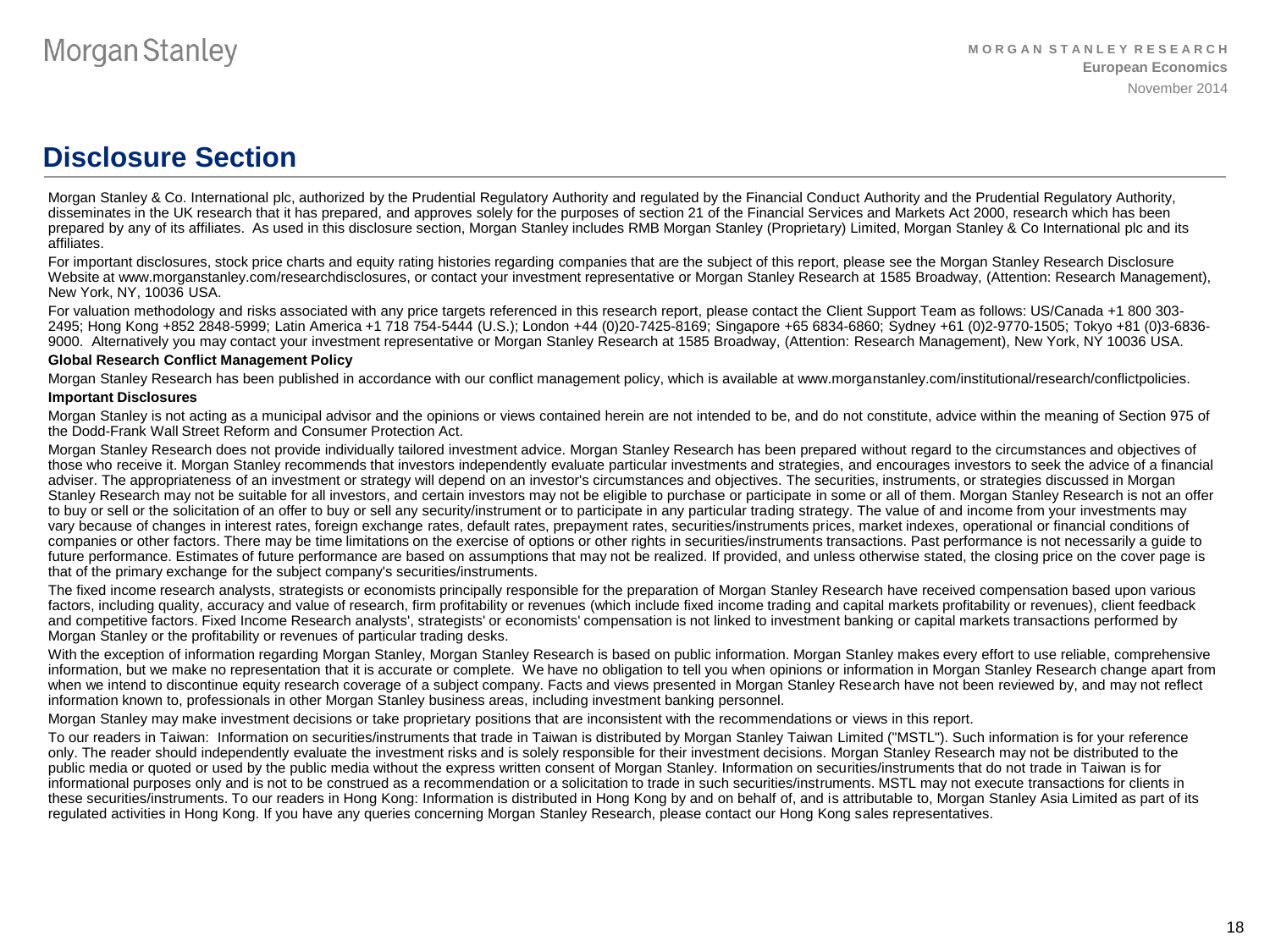# **Disclosure Section (Cont.)**

Morgan Stanley is not incorporated under PRC law and the research in relation to this report is conducted outside the PRC. Morgan Stanley Research does not constitute an offer to sell or the solicitation of an offer to buy any securities in the PRC. PRC investors shall have the relevant qualifications to invest in such securities and shall be responsible for obtaining all relevant approvals, licenses, verifications and/or registrations from the relevant governmental authorities themselves.

Morgan Stanley Research is disseminated in Brazil by Morgan Stanley C.T.V.M. S.A.; in Japan by Morgan Stanley MUFG Securities Co., Ltd. and, for Commodities related research reports only, Morgan Stanley Capital Group Japan Co., Ltd; in Hong Kong by Morgan Stanley Asia Limited (which accepts responsibility for its contents) and by Bank Morgan Stanley AG, Hong Kong Branch; in Singapore by Morgan Stanley Asia (Singapore) Pte. (Registration number 199206298Z) and/or Morgan Stanley Asia (Singapore) Securities Pte Ltd (Registration number 200008434H), regulated by the Monetary Authority of Singapore (which accepts legal responsibility for its contents and should be contacted with respect to any matters arising from, or in connection with, Morgan Stanley Research) and by Bank Morgan Stanley AG, Singapore Branch (Registration number T11FC0207F); in Australia to "wholesale clients" within the meaning of the Australian Corporations Act by Morgan Stanley Australia Limited A.B.N. 67 003 734 576, holder of Australian financial services license No. 233742, which accepts responsibility for its contents; in Australia to "wholesale clients" and "retail clients" within the meaning of the Australian Corporations Act by Morgan Stanley Wealth Management Australia Pty Ltd (A.B.N. 19 009 145 555, holder of Australian financial services license No. 240813, which accepts responsibility for its contents; in Korea by Morgan Stanley & Co International plc, Seoul Branch; in India by Morgan Stanley India Company Private Limited; in Vietnam this report is issued by Morgan Stanley Singapore Holdings; in Canada by Morgan Stanley Canada Limited, which has approved of and takes responsibility for its contents in Canada; in Germany by Morgan Stanley Bank AG, Frankfurt am Main and Morgan Stanley Private Wealth Management Limited, Niederlassung Deutschland, regulated by Bundesanstalt fuer Finanzdienstleistungsaufsicht (BaFin); in Spain by Morgan Stanley, S.V., S.A., a Morgan Stanley group company, which is supervised by the Spanish Securities Markets Commission (CNMV) and states that Morgan Stanley Research has been written and distributed in accordance with the rules of conduct applicable to financial research as established under Spanish regulations; in the United States by Morgan Stanley & Co. LLC, which accepts responsibility for its contents. Morgan Stanley & Co. International plc, authorized by the Prudential Regulatory Authority and regulated by the Financial Conduct Authority and the Prudential Regulatory Authority, disseminates in the UK research that it has prepared, and approves solely for the purposes of section 21 of the Financial Services and Markets Act 2000, research which has been prepared by any of its affiliates. Morgan Stanley Private Wealth Management Limited, authorized and regulated by the Financial Conduct Authority, also disseminates Morgan Stanley Research in the UK. Private U.K. investors should obtain the advice of their Morgan Stanley & Co. International plc or Morgan Stanley Private Wealth Management representative about the investments concerned. RMB Morgan Stanley (Proprietary) Limited is a member of the JSE Limited and regulated by the Financial Services Board in South Africa. RMB Morgan Stanley (Proprietary) Limited is a joint venture owned equally by Morgan Stanley International Holdings Inc. and RMB Investment Advisory (Proprietary) Limited, which is wholly owned by FirstRand Limited.

The trademarks and service marks contained in Morgan Stanley Research are the property of their respective owners. Third-party data providers make no warranties or representations relating to the accuracy, completeness, or timeliness of the data they provide and shall not have liability for any damages relating to such data. The Global Industry Classification Standard (GICS) was developed by and is the exclusive property of MSCI and S&P. Morgan Stanley Research or portions of it may not be reprinted, sold or redistributed without the written consent of Morgan Stanley.

The information in Morgan Stanley Research is being communicated by Morgan Stanley & Co. International plc (DIFC Branch), regulated by the Dubai Financial Services Authority (the DFSA), and is directed at Professional Clients only, as defined by the DFSA. The financial products or financial services to which this research relates will only be made available to a customer who we are satisfied meets the regulatory criteria to be a Professional Client.

The information in Morgan Stanley Research is being communicated by Morgan Stanley & Co. International plc (QFC Branch), regulated by the Qatar Financial Centre Regulatory Authority (the QFCRA), and is directed at business customers and market counterparties only and is not intended for Retail Customers as defined by the QFCRA.

As required by the Capital Markets Board of Turkey, investment information, comments and recommendations stated here, are not within the scope of investment advisory activity. Investment advisory service is provided exclusively to persons based on their risk and income preferences by the authorized firms. Comments and recommendations stated here are general in nature. These opinions may not fit to your financial status, risk and return preferences. For this reason, to make an investment decision by relying solely to this information stated here may not bring about outcomes that fit your expectations.